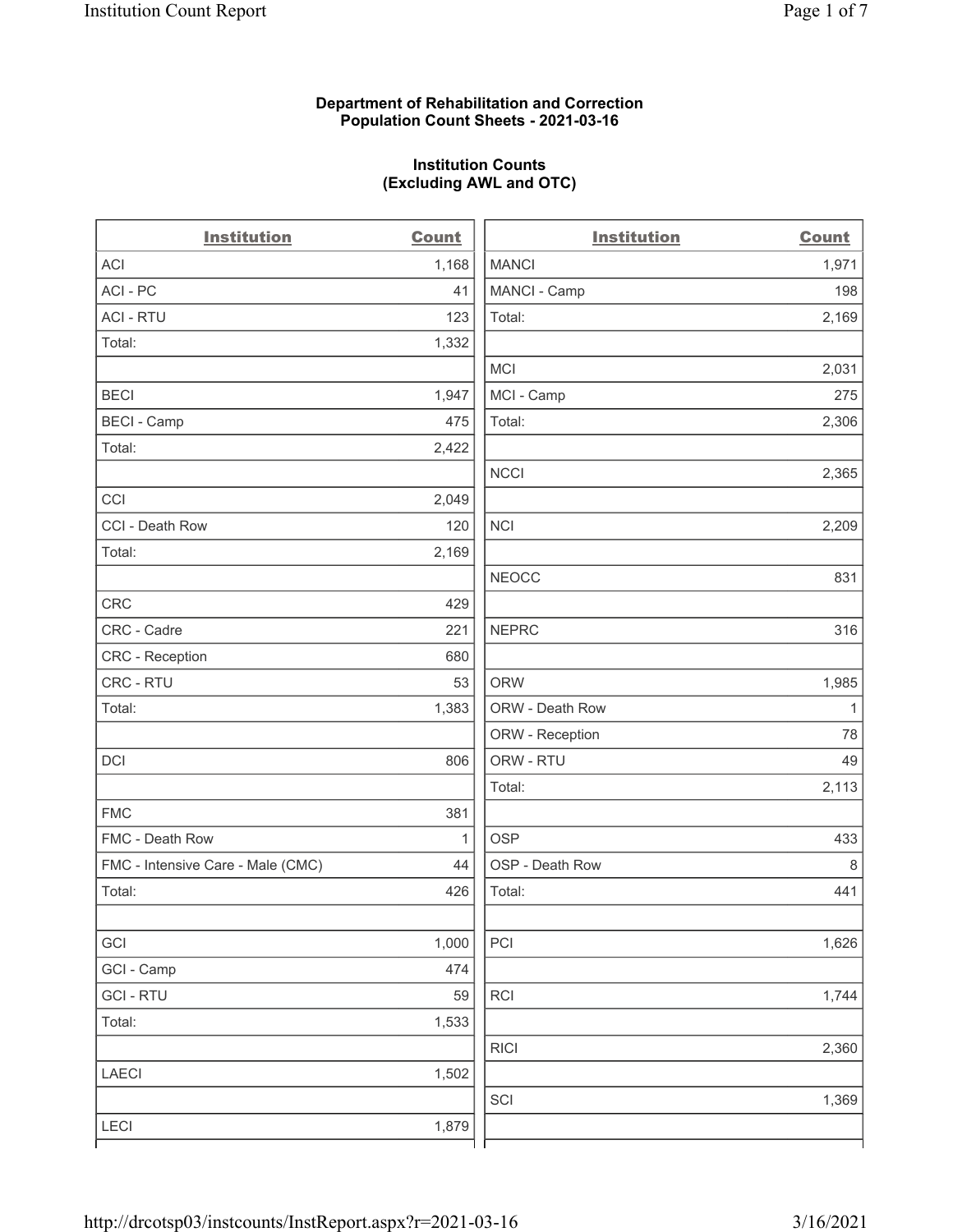| LECI - Camp              | 171   | <b>SOCF</b>    | 1,163                              |
|--------------------------|-------|----------------|------------------------------------|
| Total:                   | 2,050 | SOCF - RTU     | $\overline{2}$                     |
|                          |       | Total:         | 1,165                              |
| LOCI                     | 1,941 |                |                                    |
|                          |       | <b>TCI</b>     | 956                                |
| LORCI                    | 851   | TCI - Camp     | 340                                |
| LORCI - Cadre            | 244   | Total:         | 1,296                              |
| <b>LORCI - Reception</b> | 57    |                |                                    |
| Total:                   | 1,152 | <b>TOCI</b>    | 654                                |
|                          |       | TOCI - PC      | 144                                |
| <b>MACI</b>              | 926   | Total:         | 798                                |
| MACI - Minimum           | 1,233 |                |                                    |
| Total:                   | 2,159 | <b>WCI</b>     | 1,185                              |
|                          |       | <b>WCI-RTU</b> | 29                                 |
|                          |       | Total:         | 1,214                              |
|                          |       |                | 43,197<br><b>Total Population:</b> |

\* The Total Population includes 30 Offenders with Reason Codes 30 & 31. \*\* The Total Population includes 34 Offenders with Reason Code 0A.

# Male Population by Security Level (Include AWL and Exclude OTC)

| <b>Security Level</b>  |                   | <b>Body</b> | <b>AWL</b> | $(-OTC)$ | <b>Total</b> |
|------------------------|-------------------|-------------|------------|----------|--------------|
| <b>Total Level E</b>   |                   | 909         | 3          | 2        | 910          |
| Total Level 4          |                   | 1,292       | 8          | 5        | 1,295        |
| Total Level 3          |                   | 9,430       | 92         | 79       | 9,443        |
| Total Level 2          |                   | 14,703      | 123        | 92       | 14,734       |
| Total Level 1          |                   | 13,416      | 93         | 50       | 13,459       |
| <b>Total Death Row</b> |                   | 133         |            | 0        | 134          |
|                        | <b>Total Male</b> | 39,883      | 320        | 228      | 39,975       |

# Female Population by Institution (Include AWL and Exclude OTC)

| <b>Body</b> | <b>AWL</b> | $(-OTC)$ | <b>Total</b> |
|-------------|------------|----------|--------------|
| 805         |            | 4        | 805          |
|             |            |          |              |
| 316         |            |          | 318          |
| 1,985       | 19         | 11       | 1,993        |
|             |            |          |              |
| 78          |            |          | 78           |
|             |            |          |              |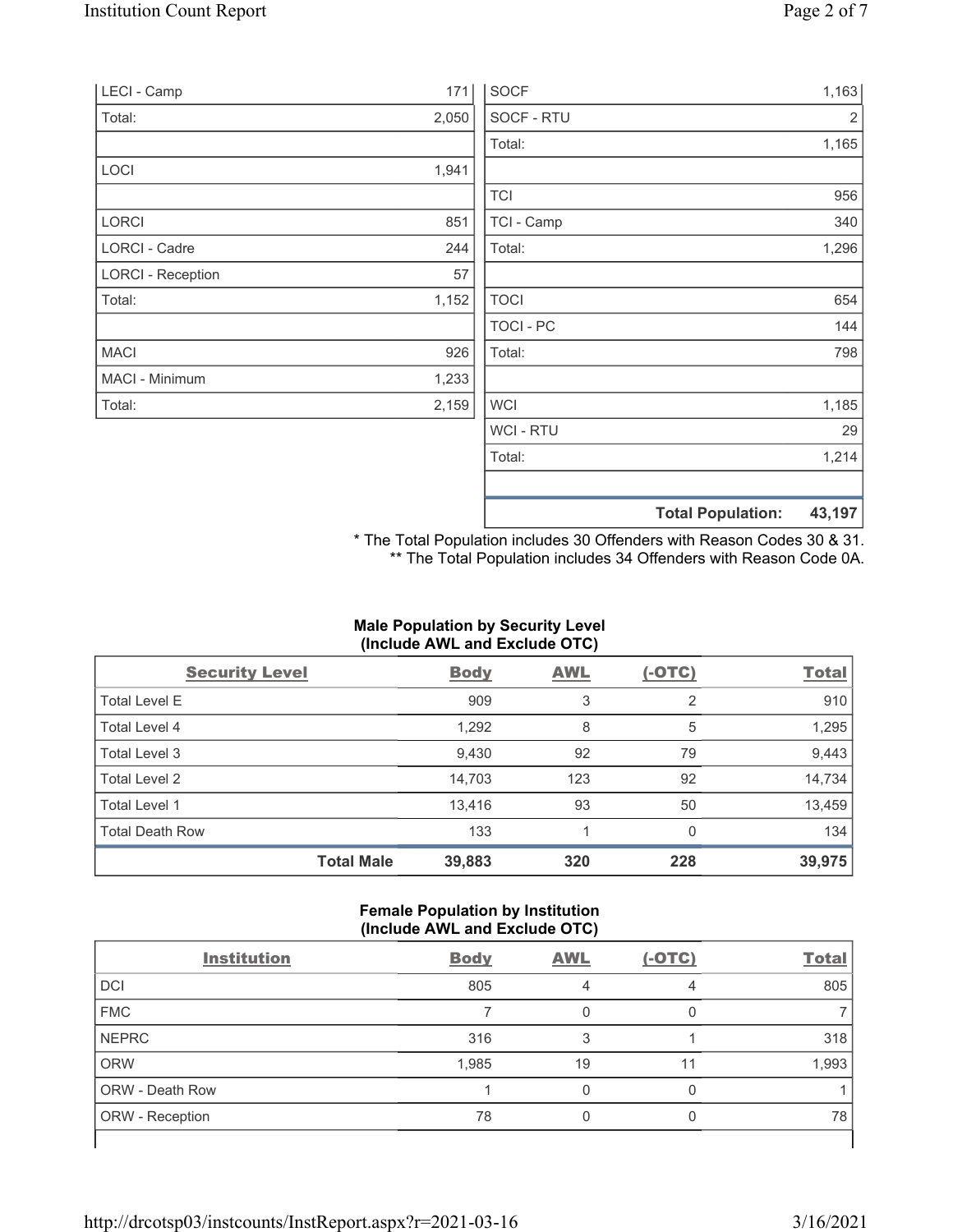| ORW - RTU |                          | 49     |     |     | 49 l   |
|-----------|--------------------------|--------|-----|-----|--------|
|           | <b>Total Female</b>      | 3.241  | 26  | 16  | 3,251  |
|           |                          |        |     |     |        |
|           | <b>Total Population:</b> | 43,124 | 346 | 244 | 43,226 |

# Male Population by Institution: Security Level 5 and E (Include AWL and Exclude OTC)

| <b>Institution</b> |                      | <b>Body</b>    | <b>AWL</b>          | $(-OTC)$            | <b>Total</b>   |
|--------------------|----------------------|----------------|---------------------|---------------------|----------------|
| CRC - Reception    |                      | 1              | $\mathbf 0$         | $\boldsymbol{0}$    | 1              |
| CRC - RTU          |                      | $\,6$          | $\mathbf 0$         | $\mathbf 0$         | $\,6\,$        |
| <b>FMC</b>         |                      | 1              | $\mathbf 0$         | $\mathbf 0$         | 1              |
| LECI               |                      | 26             | $\mathbf 0$         | $\boldsymbol{0}$    | 26             |
| LORCI              |                      | 1              | $\mathsf{O}\xspace$ | $\mathsf{O}\xspace$ | 1              |
| LORCI - Cadre      |                      | 1              | $\mathsf{O}\xspace$ | $\mathsf{O}\xspace$ | 1              |
| <b>MACI</b>        |                      | 22             | $\mathsf{O}\xspace$ | $\boldsymbol{0}$    | 22             |
| <b>MANCI</b>       |                      | 23             | $\mathsf{O}\xspace$ | $\boldsymbol{0}$    | 23             |
| <b>NEOCC</b>       |                      | $10$           | $\mathsf{O}\xspace$ | $\boldsymbol{0}$    | $10$           |
| <b>OSP</b>         |                      | 181            | $\overline{2}$      | 1                   | 182            |
| <b>RCI</b>         |                      | 20             | $\mathbf 0$         | 0                   | 20             |
| SOCF               |                      | 501            | 1                   | 1                   | 501            |
| <b>TCI</b>         |                      | $\overline{4}$ | $\mathsf{O}\xspace$ | $\mathbf 0$         | $\overline{4}$ |
| <b>TOCI</b>        |                      | 104            | $\mathsf{O}\xspace$ | $\boldsymbol{0}$    | 104            |
| TOCI - PC          |                      | $\overline{2}$ | $\mathsf{O}\xspace$ | $\boldsymbol{0}$    | $\overline{2}$ |
| <b>WCI</b>         |                      | 1              | $\mathsf{O}\xspace$ | $\boldsymbol{0}$    | 1              |
| WCI - RTU          |                      | 5              | $\mathbf 0$         | 0                   | 5              |
|                    | <b>Total Level 5</b> | 909            | $\mathbf{3}$        | $\overline{2}$      | 910            |

# Male Population by Institution: Security Level 4 (Include AWL and Exclude OTC)

| <b>Institution</b>                | <b>Body</b> | <b>AWL</b> | $(-OTC)$ | <b>Total</b> |
|-----------------------------------|-------------|------------|----------|--------------|
| ACI                               | 6           |            |          | 6            |
| CRC                               |             |            |          |              |
| CRC - Reception                   |             |            |          |              |
| <b>CRC - RTU</b>                  | 11          |            |          |              |
| <b>FMC</b>                        | 0           |            | ∩        |              |
| FMC - Intensive Care - Male (CMC) |             |            |          |              |
| <b>LORCI</b>                      | 3           |            | n        |              |
| <b>MACI</b>                       | 16          |            |          | 16           |
| <b>OSP</b>                        | 207         |            |          | 207          |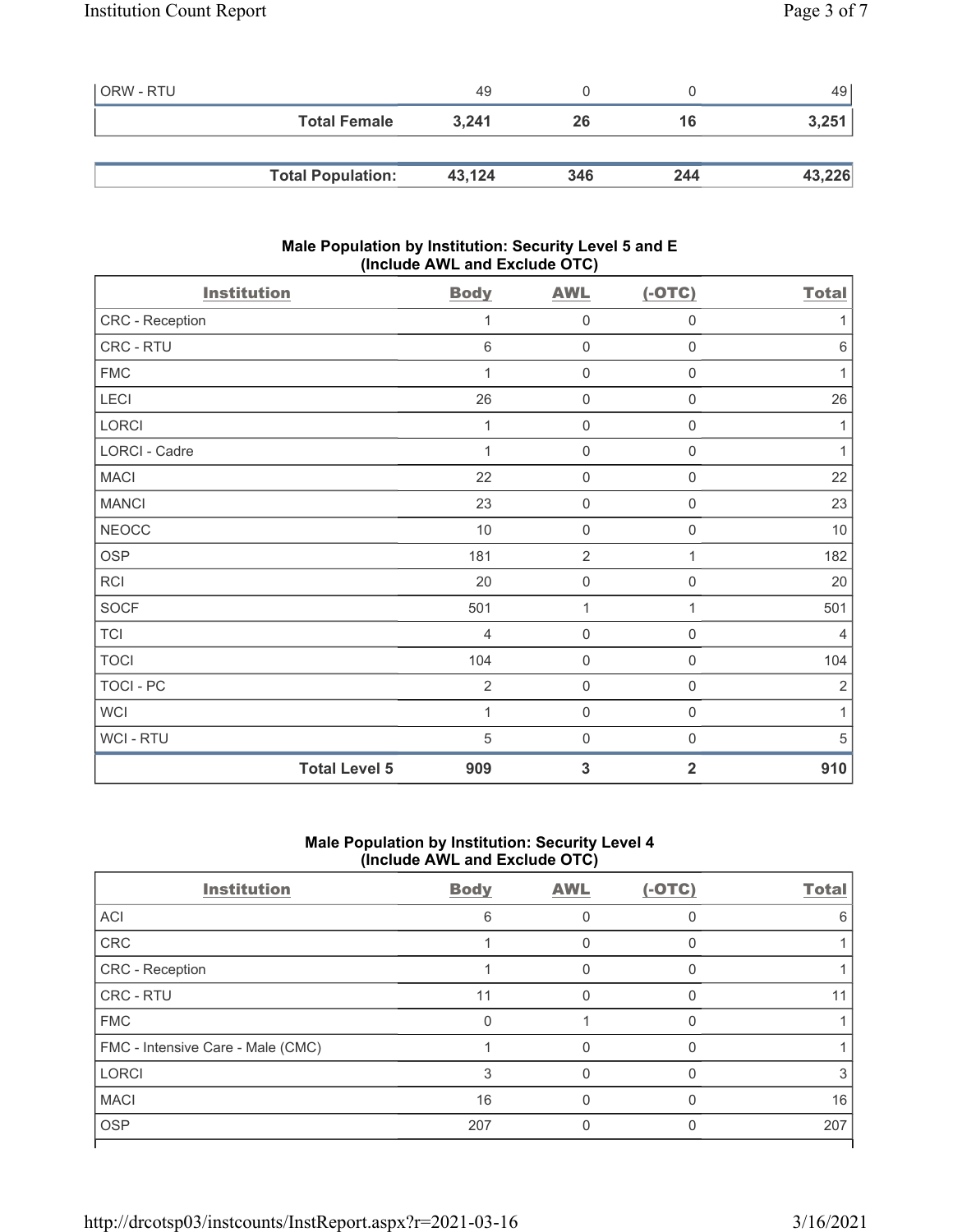| SOCF                 | 543   |  | 543   |
|----------------------|-------|--|-------|
| SOCF - RTU           |       |  |       |
| <b>TOCI</b>          | 480   |  | 481   |
| TOCI - PC            | 15    |  | 15    |
| <b>WCI</b>           |       |  |       |
| <b>WCI-RTU</b>       |       |  |       |
| <b>Total Level 4</b> | 1,292 |  | 1,295 |

# Male Population by Institution: Security Level 3 (Include AWL and Exclude OTC)

| <b>Institution</b>       | <b>Body</b>    | <b>AWL</b>                | $(-OTC)$            | <b>Total</b>   |
|--------------------------|----------------|---------------------------|---------------------|----------------|
| ACI                      | 12             | $\mathsf 0$               | $\mathsf 0$         | 12             |
| ACI - PC                 | $\,6\,$        | $\mathsf{O}\xspace$       | $\mathsf{O}\xspace$ | $\,6\,$        |
| <b>ACI - RTU</b>         | $\sqrt{2}$     | $\mathsf{O}\xspace$       | $\mathsf{O}\xspace$ | $\sqrt{2}$     |
| <b>BECI</b>              | $\mathbf{1}$   | $\mathbf 0$               | $\mathsf{O}\xspace$ | $\mathbf{1}$   |
| CCI                      | 20             | $\mathbf 0$               | $\mathsf{O}\xspace$ | 20             |
| CRC                      | 329            | 11                        | $\,8\,$             | 332            |
| CRC - Cadre              | $\overline{4}$ | $\mathbf 0$               | $\mathsf{O}\xspace$ | $\overline{4}$ |
| CRC - Reception          | 624            | 19                        | 16                  | 627            |
| CRC - RTU                | 35             | $\mathbf 0$               | $\mathsf 0$         | 35             |
| <b>FMC</b>               | $\sqrt{5}$     | $\mathbf 0$               | $\mathsf{O}\xspace$ | $\mathbf 5$    |
| GCI                      | $\overline{4}$ | $\mathbf 0$               | $\mathsf{O}\xspace$ | $\overline{4}$ |
| LAECI                    | 38             | $\mathbf{1}$              | $\mathbf{1}$        | 38             |
| LECI                     | 1,221          | $\mathbf{1}$              | $\mathbf{1}$        | 1,221          |
| LOCI                     | 5              | $\mathbf 0$               | $\mathsf{O}\xspace$ | $\sqrt{5}$     |
| LORCI                    | 347            | 23                        | 23                  | 347            |
| LORCI - Cadre            | 106            | $\mathbf 0$               | $\mathsf{O}\xspace$ | 106            |
| <b>LORCI - Reception</b> | 36             | $\mathbf{1}$              | $\mathbf{1}$        | 36             |
| <b>MACI</b>              | 730            | $\overline{7}$            | $\,6\,$             | 731            |
| <b>MANCI</b>             | 1,563          | 15                        | 13                  | 1,565          |
| MCI                      | 28             | $\mathbf 0$               | $\mathsf{O}\xspace$ | 28             |
| <b>NCCI</b>              | 45             | $\mathbf 0$               | $\mathsf 0$         | 45             |
| <b>NCI</b>               | 26             | $\mathbf 0$               | $\mathsf 0$         | 26             |
| <b>NEOCC</b>             | 649            | $\ensuremath{\mathsf{3}}$ | $\mathbf{1}$        | 651            |
| <b>OSP</b>               | 13             | $\mathsf 0$               | $\mathsf 0$         | 13             |
| PCI                      | 34             | $\mathbf{1}$              | $\mathbf{1}$        | 34             |
| <b>RCI</b>               | 1,415          | $\mathbf 2$               | $\overline{2}$      | 1,415          |
| <b>RICI</b>              | 30             | $\mathsf 0$               | $\mathsf 0$         | $30\,$         |
| SCI                      | 57             | $\mathsf 0$               | $\mathsf 0$         | 57             |
| <b>SOCF</b>              | 116            | $\overline{2}$            | $\mathbf 0$         | 118            |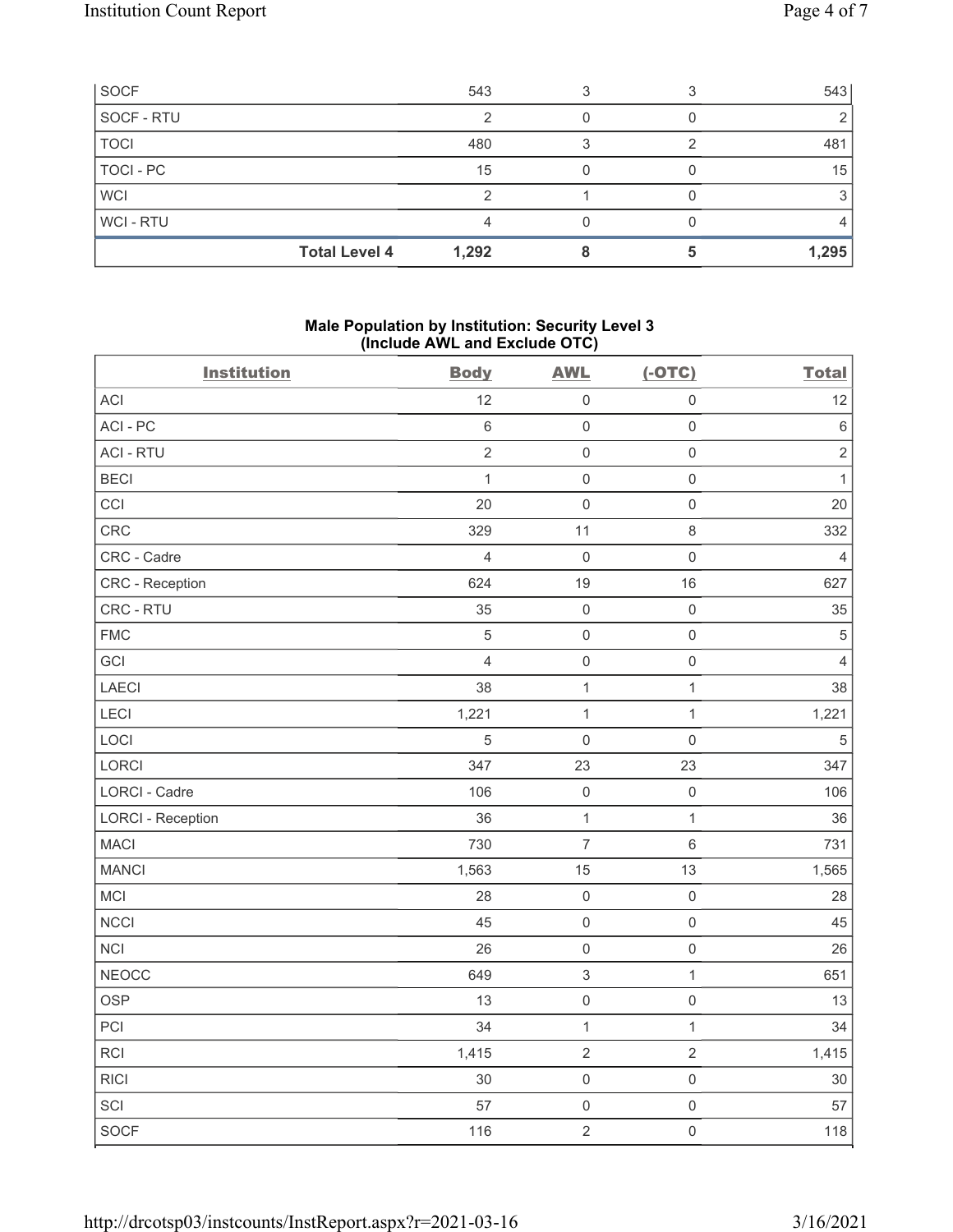| <b>TCI</b>  | 774                           |    |    | 774   |
|-------------|-------------------------------|----|----|-------|
| TCI - Camp  |                               |    |    |       |
| <b>TOCI</b> | 52                            |    |    | 52    |
| TOCI - PC   | 61                            |    |    | 61    |
| <b>WCI</b>  | 1,025                         |    |    | 1,025 |
| WCI-RTU     | 16                            |    |    | 16    |
|             | <b>Total Level 3</b><br>9,430 | 92 | 79 | 9,443 |

#### Male Population by Institution: Security Level 2 (Include AWL and Exclude OTC)

| <b>Institution</b>                | <b>Body</b>  | <b>AWL</b>                | $(-OTC)$            | <b>Total</b> |
|-----------------------------------|--------------|---------------------------|---------------------|--------------|
| <b>ACI</b>                        | 631          | $\ensuremath{\mathsf{3}}$ | $\overline{2}$      | 632          |
| ACI-PC                            | 25           | $\mathbf{1}$              | $\mathsf{O}\xspace$ | 26           |
| <b>ACI - RTU</b>                  | 92           | $\mathsf{O}\xspace$       | $\mathsf{O}\xspace$ | 92           |
| <b>BECI</b>                       | 1,209        | $\,8\,$                   | 5                   | 1,212        |
| <b>BECI - Camp</b>                | $\mathbf{1}$ | $\mathsf 0$               | $\mathsf{O}\xspace$ | $\mathbf{1}$ |
| CCI                               | 1,572        | 12                        | 8                   | 1,576        |
| CRC                               | 25           | $\,$ 3 $\,$               | $\sqrt{3}$          | 25           |
| CRC - Cadre                       | 211          | $\mathsf{O}\xspace$       | $\mathsf{O}\xspace$ | 211          |
| <b>CRC</b> - Reception            | 27           | $\sqrt{4}$                | $\overline{4}$      | 27           |
| CRC - RTU                         | $\mathbf{1}$ | $\mathsf 0$               | $\mathsf 0$         | $\mathbf{1}$ |
| DCI                               | $\mathbf{1}$ | $\mathsf{O}\xspace$       | $\mathsf{O}\xspace$ | $\mathbf{1}$ |
| <b>FMC</b>                        | 14           | $\mathbf{1}$              | $\mathsf{O}\xspace$ | 15           |
| FMC - Intensive Care - Male (CMC) | 12           | $\mathsf 0$               | $\mathsf{O}\xspace$ | 12           |
| GCI                               | 429          | $\sqrt{4}$                | $\sqrt{3}$          | 430          |
| GCI - Camp                        | $\mathbf{1}$ | $\mathsf{O}\xspace$       | $\mathsf{O}\xspace$ | $\mathbf{1}$ |
| <b>GCI-RTU</b>                    | 49           | $\mathsf 0$               | $\mathsf 0$         | 49           |
| <b>LAECI</b>                      | 774          | $\,8\,$                   | $\,8\,$             | 774          |
| LECI                              | 628          | $\,6\,$                   | $\sqrt{5}$          | 629          |
| LOCI                              | 972          | $\overline{4}$            | $\mathbf{1}$        | 975          |
| LORCI                             | 278          | 15                        | 14                  | 279          |
| LORCI - Cadre                     | 112          | $\mathsf 0$               | $\mathsf 0$         | 112          |
| <b>LORCI - Reception</b>          | 12           | $\mathsf{O}\xspace$       | $\mathsf{O}\xspace$ | 12           |
| <b>MACI</b>                       | 158          | $\mathbf{1}$              | $\mathbf{1}$        | 158          |
| <b>MANCI</b>                      | 367          | $\,6\,$                   | $\overline{4}$      | 369          |
| MCI                               | 1,333        | $\overline{7}$            | $\overline{4}$      | 1,336        |
| <b>NCCI</b>                       | 827          | $\overline{4}$            | $\overline{4}$      | 827          |
| <b>NCI</b>                        | 1,238        | $\,6\,$                   | $\overline{4}$      | 1,240        |
| <b>NEOCC</b>                      | 172          | $\sqrt{2}$                | $\mathbf{1}$        | 173          |
| PCI                               | 743          | $\,6\,$                   | $\overline{2}$      | 747          |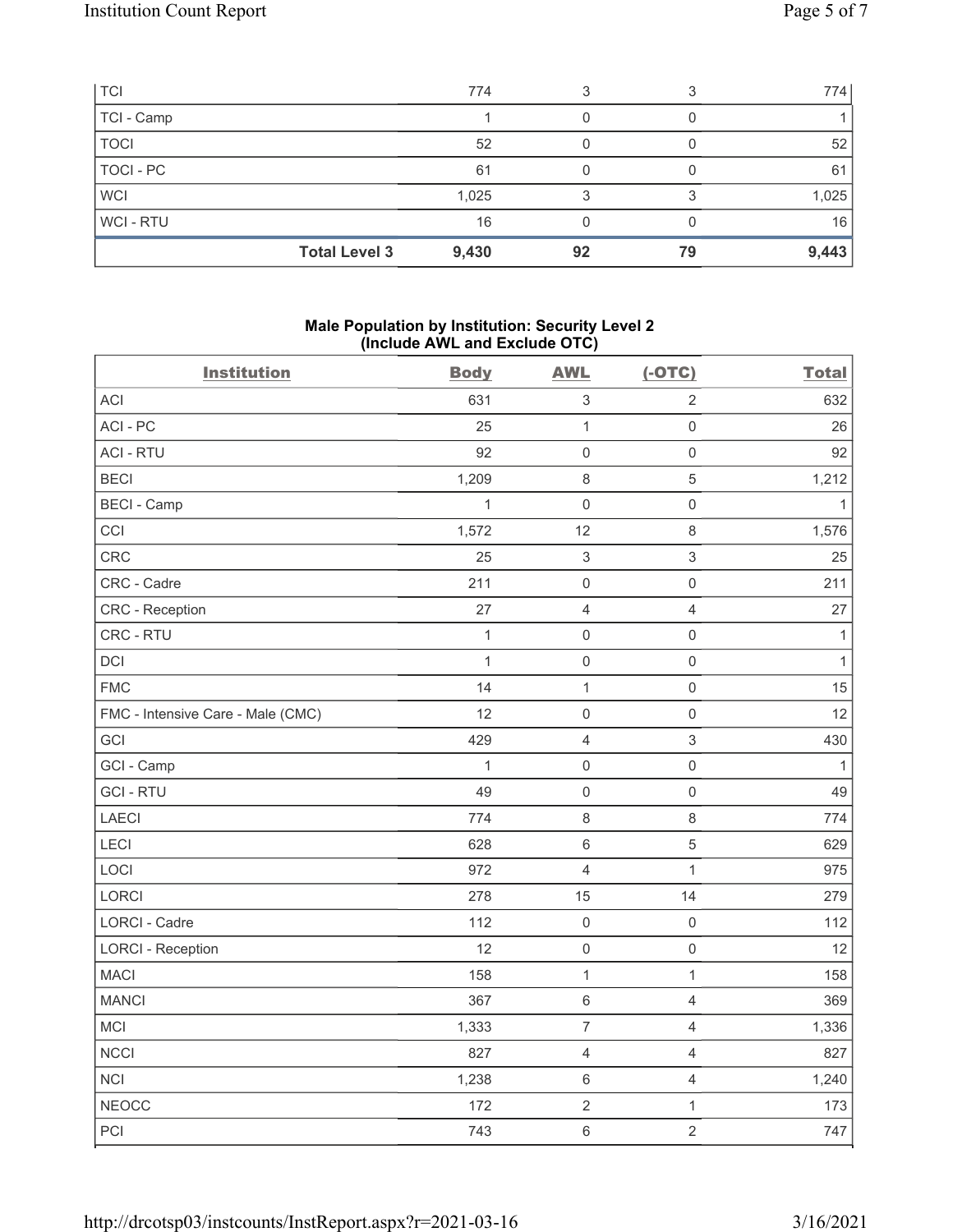| <b>RCI</b>  |                      | 309    | 3   |    | 309    |
|-------------|----------------------|--------|-----|----|--------|
| <b>RICI</b> |                      | 1,279  | 14  | 13 | 1,280  |
| SCI         |                      | 833    | 5   | 3  | 835    |
| SOCF        |                      | 3      | 0   |    | 3      |
| <b>TCI</b>  |                      | 129    | 0   |    | 129    |
| <b>TOCI</b> |                      | 16     | O   |    | 16     |
| TOCI - PC   |                      | 63     | O   |    | 63     |
| <b>WCI</b>  |                      | 157    |     |    | 157    |
|             | <b>Total Level 2</b> | 14,703 | 123 | 92 | 14,734 |

### Male Population by Institution: Security Level 1 (Include AWL and Exclude OTC)

| <b>Institution</b>                | <b>Body</b>    | <b>AWL</b>       | $(-OTC)$            | <b>Total</b> |
|-----------------------------------|----------------|------------------|---------------------|--------------|
| <b>ACI</b>                        | 519            | $\mathbf{1}$     | $\mathbf{1}$        | 519          |
| ACI-PC                            | 10             | $\mathbf 0$      | $\mathsf 0$         | 10           |
| <b>ACI - RTU</b>                  | 29             | $\mathbf 0$      | $\mathsf 0$         | 29           |
| <b>BECI</b>                       | 736            | $\boldsymbol{9}$ | $\sqrt{3}$          | 742          |
| <b>BECI - Camp</b>                | 473            | $\mathbf 0$      | $\mathsf 0$         | 473          |
| CCI                               | 456            | 1                | $\mathsf{O}\xspace$ | 457          |
| CRC                               | 16             | $\mathbf 0$      | $\mathsf{O}\xspace$ | 16           |
| CRC - Cadre                       | 6              | $\mathbf 0$      | $\mathsf{O}\xspace$ | $\,6\,$      |
| CRC - Reception                   | 22             | 5                | $\sqrt{3}$          | 24           |
| <b>FMC</b>                        | 353            | $\sqrt{2}$       | $\mathbf{1}$        | 354          |
| FMC - Intensive Care - Male (CMC) | 31             | $\mathbf 0$      | $\mathbf 0$         | 31           |
| GCI                               | 567            | $\overline{4}$   | $\overline{2}$      | 569          |
| GCI - Camp                        | 473            | $\mathbf 0$      | $\mathsf{O}\xspace$ | 473          |
| <b>GCI-RTU</b>                    | 10             | $\mathbf 0$      | $\mathsf{O}\xspace$ | 10           |
| <b>LAECI</b>                      | 689            | $\,8\,$          | $\,6\,$             | 691          |
| LECI                              | $\overline{4}$ | $\mathbf{1}$     | $\mathsf{O}\xspace$ | $\mathbf 5$  |
| LECI - Camp                       | 171            | $\mathbf 0$      | $\mathsf 0$         | 171          |
| LOCI                              | 964            | $\overline{4}$   | $\overline{2}$      | 966          |
| <b>LORCI</b>                      | 222            | $\overline{4}$   | $\sqrt{3}$          | 223          |
| <b>LORCI - Cadre</b>              | 25             | $\mathbf 0$      | $\mathbf 0$         | 25           |
| <b>LORCI - Reception</b>          | $\overline{9}$ | $\mathbf 0$      | $\mathsf 0$         | 9            |
| MACI - Minimum                    | 1,233          | 17               | 13                  | 1,237        |
| <b>MANCI</b>                      | 18             | $\mathbf{1}$     | $\mathbf{1}$        | 18           |
| MANCI - Camp                      | 198            | $\mathbf 0$      | $\mathsf 0$         | 198          |
| MCI                               | 670            | $\overline{4}$   | $\overline{2}$      | 672          |
| MCI - Camp                        | 275            | $\mathbf 0$      | $\mathsf 0$         | 275          |
| <b>NCCI</b>                       | 1,492          | $\overline{7}$   | $\sqrt{5}$          | 1,494        |